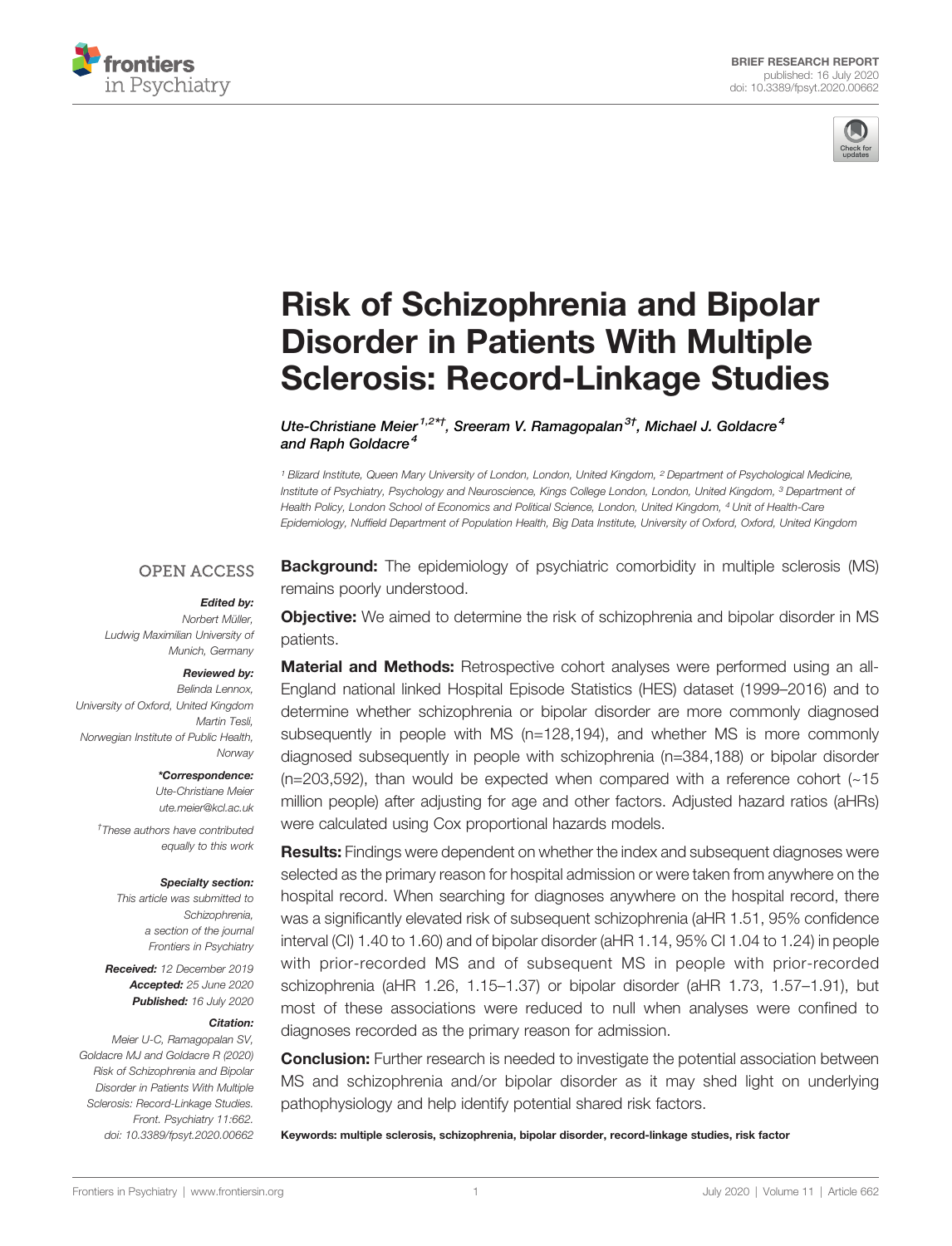# INTRODUCTION

Multiple sclerosis (MS) is a multifactorial disease of the central nervous system (CNS) characterised by myelin loss, varying degrees of axonal pathology and progressive neurological dysfunction. MS is a classical neuroinflammatory disease, which is caused by immune dysregulation that affects CNS function. Recent insight indicates that similar processes may also play a role in schizophrenia and bipolar disorder and the immune hypothesis in these disorders is receiving growing interest [\(1\)](#page-4-0).

MS is associated with many neuropsychiatric symptoms, such as depression and anxiety, which even precede MS diagnosis ([2](#page-4-0), [3](#page-4-0)). Some reports have suggested a link between MS and schizophrenia and/or bipolar disorder ([4](#page-4-0)).

Several investigators have studied the risk of these conditions in MS patients with no consensus reached. A Canadian study found higher incidence and prevalence estimates of schizophrenia and bipolar disorder in a MS population than in a matched non-MS population [\(5\)](#page-4-0), another Canadian study reported an association between MS and psychosis ([6](#page-4-0)) and a Danish register-based study found an increased incidence rate ratio of schizophrenia spectrum disorder in MS patients [\(7\)](#page-4-0). A study on paediatric MS, using the English National Hospital Episode Statistics and mortality data, reported elevated rates of psychotic disorders [RR = 10.76 (2.93– 27.63)] ([8](#page-4-0)). However, several studies found no association between schizophrenia and MS. A study from Taiwan found a nonsignificant increased risk of schizophrenia in patients with MS ([9\)](#page-4-0) and another Danish study found no higher than expected prevalence of MS in individuals with schizophrenia ([10\)](#page-4-0). Several studies comparing the prevalence of bipolar disorder in MS patients to a comparator population found that bipolar disorder was more common in the MS population [\(5,](#page-4-0) [11](#page-4-0), [12](#page-4-0)).

To investigate schizophrenia and bipolar disorder in MS further, we undertook record linkage studies to determine the risk of these disorders in patients with MS using an English National linked Hospital Episode Statistics (HES) dataset.

## **METHODS**

#### Population and Data

A Hospital Episode Statistics (HES) dataset covering the population of England from January 1999 to December 2016 was used. The HES data were provided by the NHS Digital (formerly the English national Health and Social Care Information Centre). The Office for National Statistics (ONS) collected data on death registrations in the same time period, which were also supplied to us by NHS Digital. The dataset used in this study, in which successive records for each individual were linked together using personal identifiers irreversibly encrypted by NHS Digital, was constructed by the Oxford record linkage group ([13\)](#page-4-0). Approval for a programme of work covering the construction and analysis of the linked dataset was given by the Central and South Bristol Research Ethics Committee (ref 04/Q2006/176) and has been updated annually.

#### Study Design

Retrospective cohort analyses were performed, similar to previous analyses we have undertaken [\(14](#page-4-0), [15](#page-4-0)). We constructed a cohort of people diagnosed with MS [International Classification of Diseases, Revision 10 (ICD-10) code G35], by identifying the earliest known record of day case care, or inpatient admission, in the dataset for the condition recorded in any diagnostic position in an NHS hospital during the study period. We then searched the database for any subsequent NHS hospital care for, or death from, schizophrenia or bipolar in these cohorts. The ICD codes used to identify schizophrenia or bipolar disorder were, respectively, F20-F29 and F30-31  $(10^{th}$  revision of the ICD). We then repeated the analyses confining the selection criteria to specify that the selected diagnoses were recorded as the main diagnostic reason for the hospital admission. For comparison, a reference cohort was constructed by identifying the earliest known admission for each individual with various other, mainly minor medical and surgical conditions and injuries (appendicectomy, squint, otitis externa, otitis media, haemorrhoids, deflected nasal septum, nasal polyp, impacted tooth and other disorders of teeth, inguinal hernia, ingrowing toenail and other diseases of nail, sebaceous cyst, internal derangement of knee, bunion, contraceptive management, cataract, dilation, and curettage, selected limb fractures, hip/ knee replacement, upper respiratory tract infections, varicose veins). People were included in the MS or reference cohort if they did not have a record of schizophrenia or bipolar either before or at the same time as the first record of MS or the reference condition. We also looked to see if associations were present in the other direction chronologically i.e. whether hospitalisation for MS was increased after hospitalization for schizophrenia or bipolar disorder.

## Statistical Methods

Taking the example of schizophrenia after MS, we used Cox proportional hazards methods to calculate hazard ratios in order to compare the incidence of schizophrenia in the MS cohort with the reference cohort after adjustment for age (in five-year age groups), sex, calendar year of first recorded admission, region of residence, quintile of patients' Index of Deprivation score (as a measure of socio-economic status), and total number of hospital admissions (excluding those that contained the outcome diagnosis i.e. in this example schizophrenia). Entry to the cohort was the index date of first known hospital admission for MS (or any one of the reference conditions). Exit was earliest known date of hospital-recorded schizophrenia, or date of death, or 31 Dec 2017 (whichever occurred first).

We further subdivided the outcomes into people whose earliest known schizophrenia record was less than one year after the earliest known record of MS, and people whose earliest known schizophrenia record was more than one year after the earliest known record of MS. Our reasoning in doing so was to reduce the possibility of including some short-term associations that might have resulted from misdiagnosis of one condition for the other.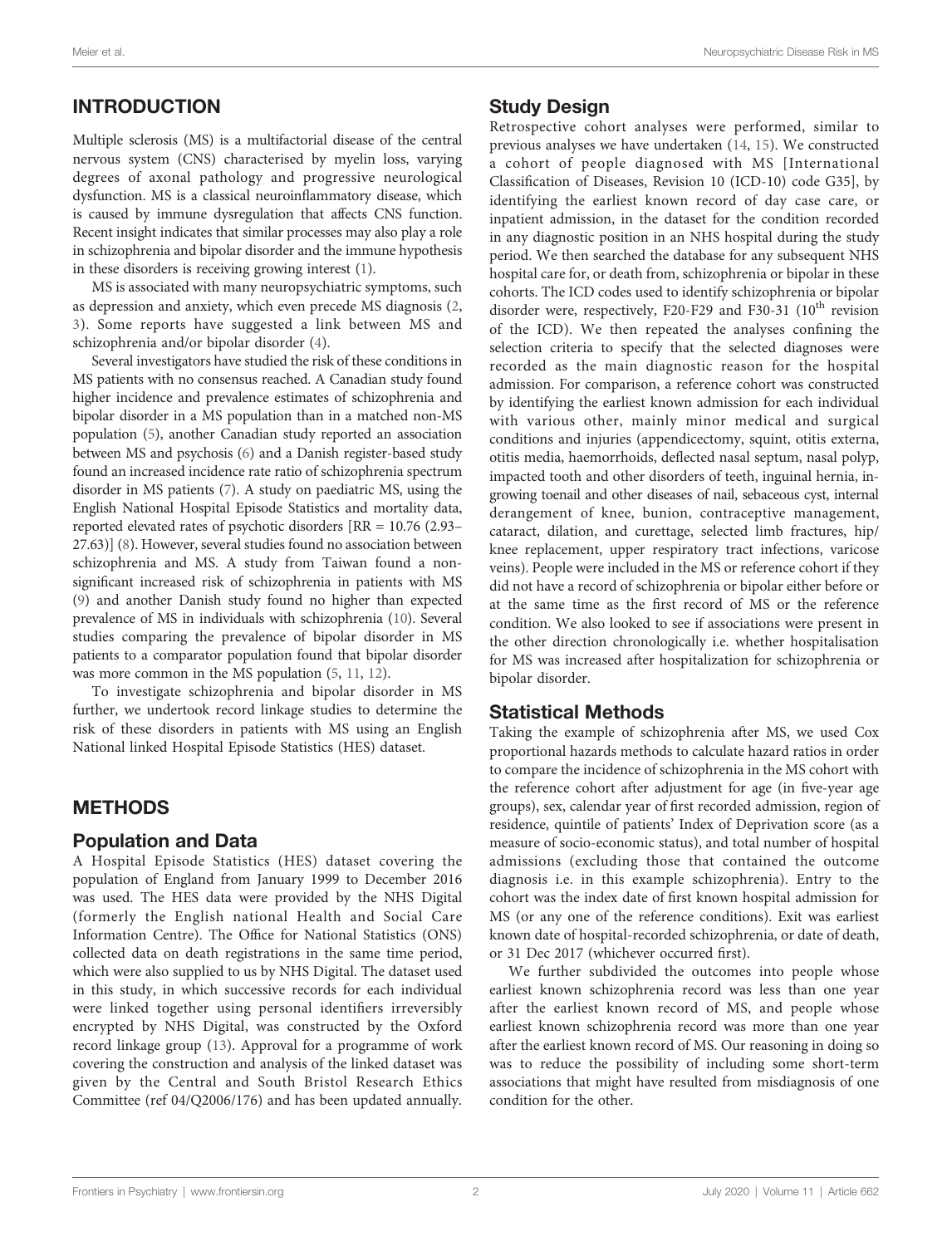#### Results

There were 128,194 people in the MS cohort (65,510 with the condition recorded as primary diagnosis), 384,188 people in the schizophrenia cohort (227,807 as primary diagnosis), and 203,592 people in the bipolar disorder cohort (94,372 as primary diagnosis). There were 15,049,357 people in the reference cohort.

For each analysis, observed numbers of people with each disease outcome and adjusted hazard ratios are reported in Table 1. Analyses stratified by sex are presented in [Supplementary](#page-3-0) [Tables 1](#page-3-0) and [2](#page-3-0), with no differences by gender of note.

#### Risk of Schizophrenia (Primary or Subsidiary Diagnosis)

There was a significantly elevated hazard ratio for schizophrenia after hospital admission for MS (aHR= 1.51, 95% CI 1.40–1.62), both within a year (aHR= 1.75, 95% CI 1.46–2.10) and more than a year after hospital admission for MS (aHR= 1.47, 95% CI 1.35– 1.59). The hazard ratio for MS after hospital admission for schizophrenia was also significantly increased but, overall, lower in magnitude than that seen for schizophrenia after MS (aHR= 1.26, 95% CI 1.15–1.37).

## Risk of Bipolar Disorder (Primary or Subsidiary Diagnosis)

There was a modest but significantly increased hazard ratio for bipolar disorder after hospital admission for MS (aHR= 1.14, 95% CI 1.04–1.24), which reduced when looking more than a year after hospital admission for MS (aHR= 1.06, 95% CI 0.96– 1.16). The hazard ratio for MS after hospital admission for bipolar disorder was significantly increased (aHR= 1.73, 95% CI 1.57–1.91) and persisted when excluding patients first admitted with MS within 1 year of first admission with MS (aHR= 1.65, 95% CI 1.48–1.84).

## Restriction of Analyses to Diagnoses Recorded as the Main Reason for Admission

This restriction attenuated the estimates of risk towards null. Most dropped below the 5% level of statistical significance. The association between prior bipolar disorder and subsequent multiple sclerosis remained significant, at a time interval of at least a year after first bipolar admission, with HR= 1.29 (95% CI  $1.05-1.60$ ).

# **DISCUSSION**

#### Main Findings

We analysed records from an English national dataset of linked Hospital Statistics and mortality statistics and found that people admitted to hospital with MS coded anywhere on the hospital record had a significantly increased subsequent rate of occurrence of schizophrenia and bipolar disorder coded anywhere on the record. When we reversed the chronological sequence of the diseases, in the equivalent analysis of diagnoses coded anywhere on the record, we found that the risk of MS after a hospital admission for schizophrenia and bipolar disorder was also significantly increased. Most of the associations reported were no longer significant when the diagnoses were restricted to the main reasons for hospital admission, i.e. omitting diagnoses recorded as incidental.

## Comparisons With Other Studies

Taking the diagnoses from anywhere on the hospital record, the observed increased risk of schizophrenia in MS patients is in line with a Danish study, which found an increased risk (RR=1.44, 95% CI 1.03–1.94) ([7](#page-4-0)). A recent Taiwanese study reported a hazard ratio (HR) of 2.21 (95% CI 0.52–9.34) for schizophrenia after MS, similar to our rate ratio of 2.08, but the Taiwan finding was not statistically significant ([9](#page-4-0)).

Taking the diagnoses from anywhere on the hospital record, we also found an increased risk of MS after a hospital admission for schizophrenia. A previous Danish study also reported an elevated incidence rate for MS in patients with schizophrenia spectrum disorder (RR= 1.57, 95% CI 1.29–1.90); however, in this study the incidence stayed increased five or more years after onset of schizophrenia (RR= 1.53, 95% CI 1.18–1.95) ([16](#page-4-0)). On the contrary, a Swedish study found an inverse association with a decreased risk of MS in patients with schizophrenia (HR= 0.6, 95% CI 0.4–0.9) [\(17](#page-4-0)).

|  |  |  |  |  | TABLE 1   Associations between multiple sclerosis (MS) and schizophrenia (SZ) or bipolar disorder (BP), English national Hospital Episode Statistics, 1999-2016 |  |
|--|--|--|--|--|-----------------------------------------------------------------------------------------------------------------------------------------------------------------|--|
|--|--|--|--|--|-----------------------------------------------------------------------------------------------------------------------------------------------------------------|--|

| <b>Exposure</b> | Outcome   | Follow-up<br>interval | Exposure and outcome taken from anywhere on the record |                 |           |                 |         | Exposure and outcome as primary diagnosis only |                 |           |                 |         |
|-----------------|-----------|-----------------------|--------------------------------------------------------|-----------------|-----------|-----------------|---------|------------------------------------------------|-----------------|-----------|-----------------|---------|
|                 |           |                       | Total                                                  | <b>Observed</b> | <b>HR</b> | 95%CI           | p value | Total                                          | <b>Observed</b> | <b>HR</b> | 95%CI           | p value |
| <b>BP</b>       | <b>MS</b> | All                   | 203592                                                 | 399             | 1.73      | $(1.57 - 1.91)$ | 0.0000  | 94372                                          | 103             | 1.34      | $(1.11 - 1.63)$ | 0.0029  |
| <b>MS</b>       | <b>BP</b> |                       | 128194                                                 | 531             | 1.14      | $(1.04 - 1.24)$ | 0.0035  | 65510                                          | 77              | 0.86      | $(0.69 - 1.08)$ | 0.1960  |
| SZ              | <b>MS</b> |                       | 384188                                                 | 499             | 1.26      | $(1.15 - 1.37)$ | 0.0000  | 227807                                         | 130             | 0.82      | $(0.69 - 0.98)$ | 0.0299  |
| <b>MS</b>       | <b>SZ</b> |                       | 128194                                                 | 719             | 1.51      | $(1.4 - 1.62)$  | 0.0000  | 65510                                          | 142             | 1.11      | $(0.94 - 1.31)$ | 0.2010  |
| <b>BP</b>       | <b>MS</b> | $<1$ vr               | 203592                                                 | 69              | 2.36      | $(1.85 - 3.01)$ | 0.0000  | 94372                                          | 14              | 1.79      | $(1.05 - 3.05)$ | 0.0315  |
| <b>MS</b>       | <b>BP</b> |                       | 128194                                                 | 91              | 1.75      | $(1.42 - 2.16)$ | 0.0000  | 65510                                          | 16              | 1.32      | $(0.8 - 2.16)$  | 0.2736  |
| <b>SZ</b>       | <b>MS</b> |                       | 384188                                                 | 95              | 2.02      | $(1.64 - 2.49)$ | 0.0000  | 227807                                         | 19              | 1.22      | $(0.77 - 1.93)$ | 0.3997  |
| <b>MS</b>       | <b>SZ</b> |                       | 128194                                                 | 117             | 1.75      | $(1.46 - 2.1)$  | 0.0000  | 65510                                          | 33              | 1.79      | $(1.26 - 2.52)$ | 0.0010  |
| <b>BP</b>       | <b>MS</b> | $1yr+$                | 177633                                                 | 330             | 1.65      | $(1.48 - 1.84)$ | 0.0000  | 88576                                          | 89              | 1.29      | $(1.05 - 1.6)$  | 0.0160  |
| <b>MS</b>       | <b>BP</b> |                       | 114150                                                 | 440             | 1.06      | $(0.96 - 1.16)$ | 0.2333  | 60155                                          | 61              | 0.79      | $(0.61 - 1.02)$ | 0.0676  |
| <b>SZ</b>       | <b>MS</b> |                       | 335972                                                 | 404             | 1.15      | $(1.04 - 1.27)$ | 0.0055  | 212920                                         | 111             | 0.78      | $(0.65 - 0.94)$ | 0.0099  |
| <b>MS</b>       | <b>SZ</b> |                       | 114135                                                 | 602             | 1.47      | $(1.35 - 1.59)$ | 0.0000  | 60140                                          | 109             | 1.00      | $(0.83 - 1.21)$ | 0.9985  |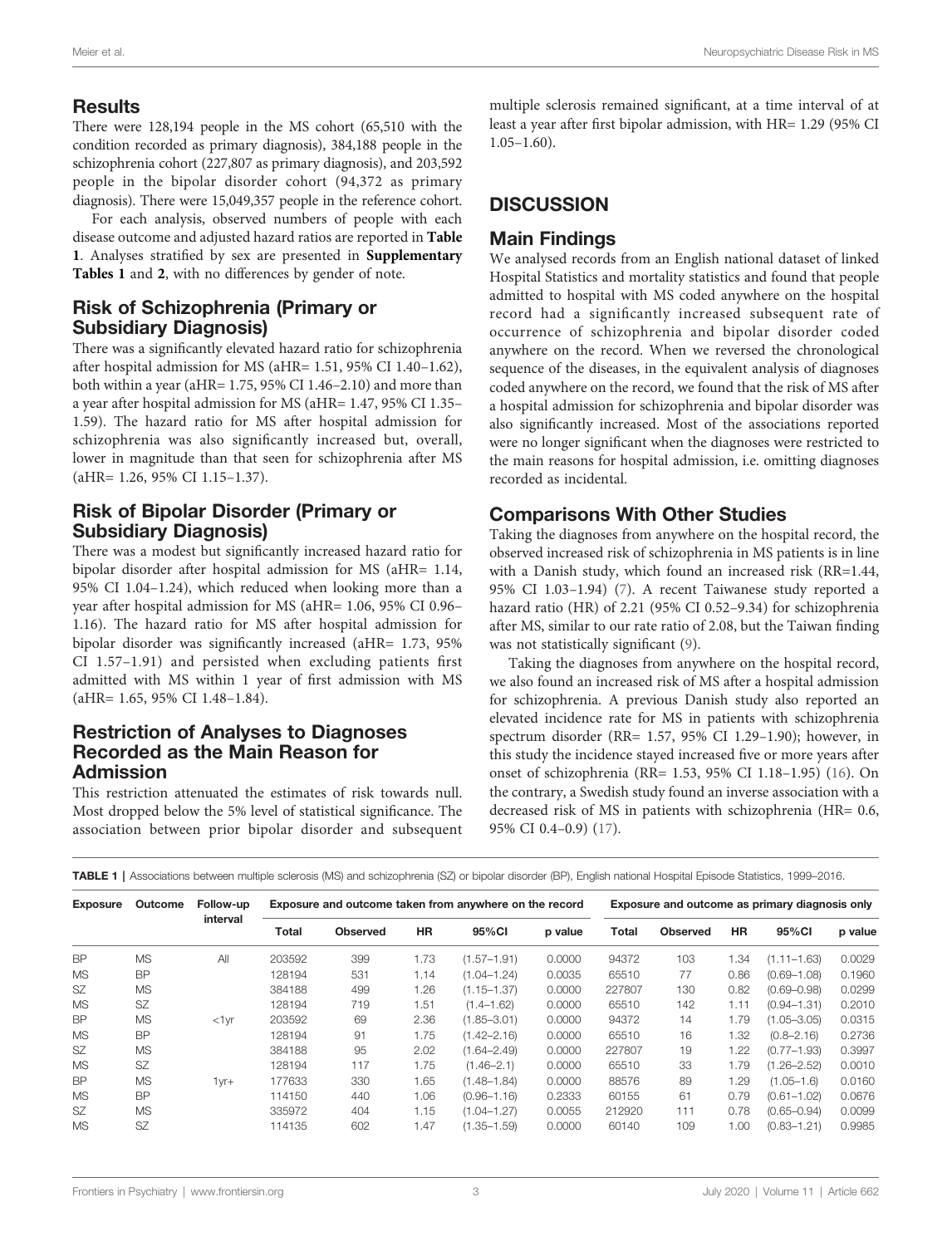<span id="page-3-0"></span>Meier et al. Neuropsychiatric Disease Risk in MS

Again taking the diagnoses from anywhere on the hospital record, our study also found an increased risk of bipolar disorder in patients with MS, and an increased risk of MS in patients with bipolar disorder, findings which are in line with a Canadian study which observed an increased risk of incident bipolar disorder in patients with MS (HR= 2.67, 95% CI 2.29–3.11) [\(11](#page-4-0)), and a Swedish study which observed an increased risk of MS in patients with bipolar disorder (HR= 1.8, 95% CI 1.6–2.2) [\(17\)](#page-4-0). In our study, the increased risk of MS in patients with bipolar disorder remained when the analyses were restricted to diagnoses recorded as the main reason for the hospital admissions.

#### Interpretation

The associations in our study between MS, schizophrenia and bipolar disorder were sensitive to whether or not the diseases were searched for as the primary reason for hospital admission, and as such may only cautiously be interpreted as evidence of disease mechanisms shared by these conditions. MS is a classical neuroinflammatory disease, however, recent evidence highlights that similar processes such as microglial activation, proinflammatory cytokines, molecular mimicry between pathogens and brain antigens, anti-neuronal antibodies, self-reactive T-cells and disturbances of the blood-brain barrier are involved in psychiatric diseases such as schizophrenia and bipolar disorder ([1](#page-4-0)). Other possible explanations include shared unmeasured confounders and the possibility of surveillance bias. On confounders, we took account of age, sex, deprivation, and other factors described in Methods; but the possibility exists of other confounders not available in the dataset. Furthermore, surveillance bias could be a factor: if patients with, say, MS are under continuing medical care, this may lead to a higher probability than that in controls (i.e. in the reference cohort) that they might be diagnosed and hospitalised with, say, schizophrenia. The fact that the associations were most evident when incidental diagnoses were included supports the possibility of a surveillance effect.

#### Strength and Limitations

The strength of the study includes the use of a large, national population based dataset. However, we were wholly dependent on the reliability of the coded diagnostic data in the dataset. The associations may also be overestimated because any bias of association may be driven by severe presentation as it is based on hospital records. Treatment may also complicate the findings and was not taken into account. For example, we are aware that steroid treatment, which is often used to treat a MS relapse, can induce psychosis. In all, our findings should therefore be regarded as preliminary and hypothesis generating rather than definitive.

## **CONCLUSIONS**

People admitted to hospital with MS may be at an increased risk of schizophrenia and bipolar disorder and patients admitted to hospital with bipolar disorder and schizophrenia may be at an increased risk of MS. Clinicians treating patients with these conditions should be aware of these possible co-occurring morbidities. However, there are some inconsistencies in our findings which we describe but cannot fully explain. The findings should be regarded as indicating possible associations and as speculative rather than definitive but, if confirmed, they may indicate a role for a common aetiology underlying these neuropsychiatric disorders.

# DATA AVAILABILITY STATEMENT

All datasets generated for this study are included in the article/ Supplementary Material.

## ETHICS STATEMENT

Approval for the programme of work covering the construction and analysis of the linked dataset was given by the Central and South Bristol Research Ethics Committee (ref 04/Q2006/176) and has been updated annually. Written informed consent for participation was not required for this study in accordance with the national legislation and the institutional requirements.

# AUTHOR CONTRIBUTIONS

Project design (SR, RG, MG, U-CM), Data analysis (RG, MG), Manuscript writing and data interpretation (U-CM, SR, MG, RG).

# FUNDING

RG was funded by the National Institute for Health Research (NIHR) Oxford Biomedical Research Centre, and by Public Health England. The Big Data Institute has received funding from the Li Ka Shing Foundation and Robertson Foundations, the Medical Research Council, British Heart Foundation, and is supported by the NIHR Oxford Biomedical Research Centre. U-CM was funded by the National Multiple Sclerosis Society. The funders were not involved in the design and conduct of the study; collection, management, analysis, and interpretation of the data; preparation, review, or approval of the manuscript; or decision to submit the manuscript for publication.

# SUPPLEMENTARY MATERIAL

The Supplementary Material for this article can be found online at: [https://www.frontiersin.org/articles/10.3389/fpsyt.2020.](https://www.frontiersin.org/articles/10.3389//fpsyt.2020.00662/full#supplementary-material) [00662/full#supplementary-material](https://www.frontiersin.org/articles/10.3389//fpsyt.2020.00662/full#supplementary-material)

SUPPLEMENTARY TABLE 1 | Associations between multiple sclerosis (MS) and schizophrenia (SZ) or bipolar disorder (BP) in Females, English national Hospital Episode Statistics, 1999–2016.

SUPPLEMENTARY TABLE 2 | Associations between multiple sclerosis (MS) and schizophrenia (SZ) or bipolar disorder (BP) in Males, English national Hospital Episode Statistics, 1999–2016.